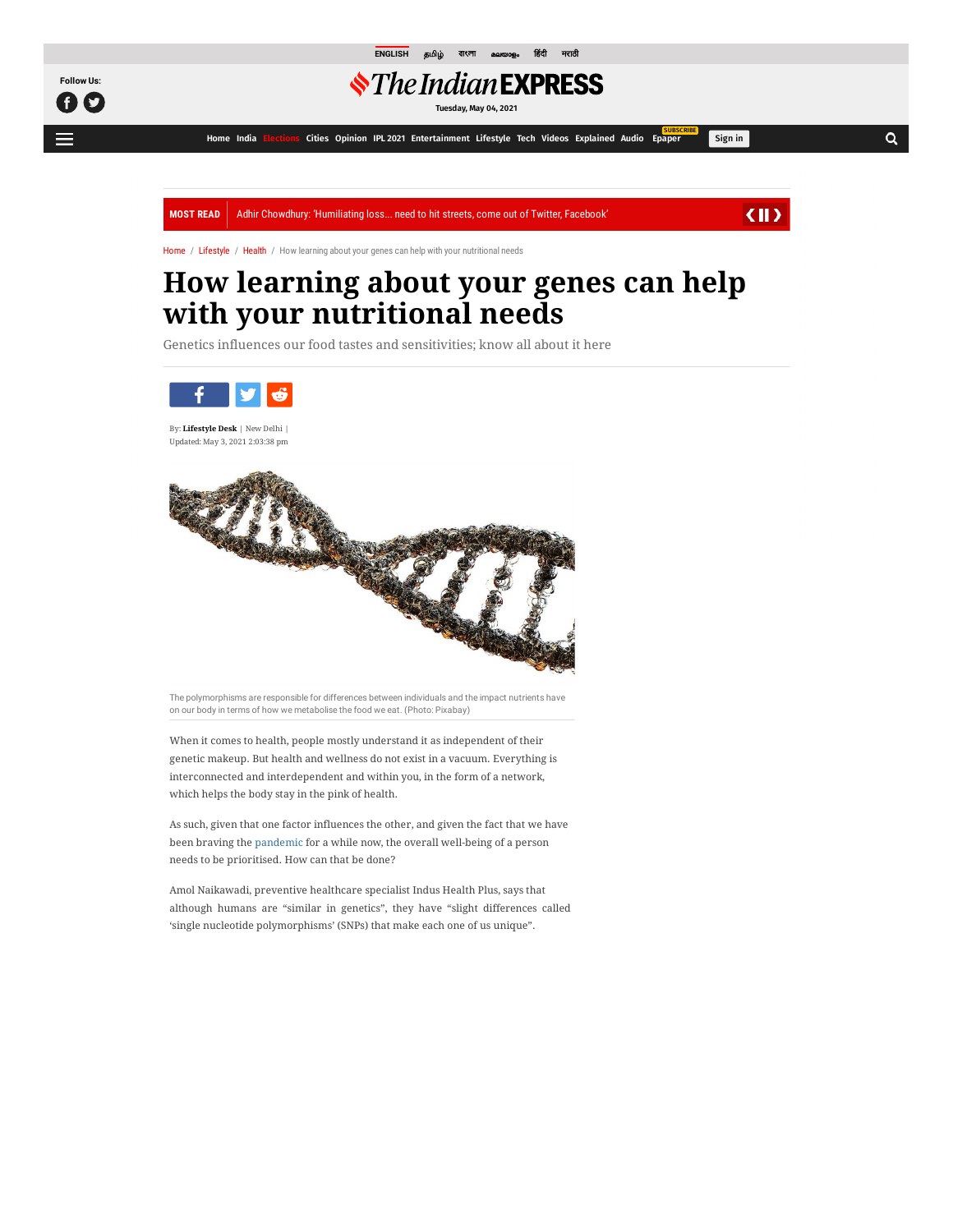"T[hese polymorphisms are respon](https://googleads.g.doubleclick.net/aclk?sa=L&ai=C1bOMlDuRYPHyGduToPwPnaWOgAa17svNYvj8hcroDdrZHhABIMClqyNg6QLIAQapAtaJSA-PDNM94AIAqAMByAObBKoE2AJP0NCFybWPRCWnYZPZgOkvGfDwZSwxRvWUV0ZJi7SxaVmO_RsmNA-pml4YRwxwolngPbKy-vg16kUzA2iIJRzhtrNd9wS3iETZpuNkTOEdp-pcPFmTi79fHPD9D_JsMrzxsmVvy3VuR-9rpAqrkOyWReadKXaSi9GqmB1aKpkZGIssJTX0tEfzFMFfxsiiRIHbHfI2eIhaySs68UwlRwc2YWPUsrKF20FnCLwDrfW3YLZpDrAGd-aVafm1omJ4QXNJngp-6wbXP0GQlbhCHSxVogA52Vk6U3gYxez9iMlLQys0o1o341RWlth19mGV31X0MNuXihYQXZ1du1-bI0Ctve45TT7zQFZtr1RnCDBE-w0qSxsuj5eYc_oaz28JREVGMAlcxSZq9YjiPmAEQS9ulKd4-3uNUpwEIhLvhxnfVXajRyKnCdNY1JAU-HFOGcHsDeKIzQ4zxMAEyP-brLsD4AQBoAY3gAep15moAqgH1ckbqAfw2RuoB_LZG6gHjs4bqAeT2BuoB7oGqAfulrECqAemvhuoB-zVG6gH89EbqAfs1RuoB5bYG9gHAdIICQiA4YBAEAEYHbEJcfKGnti7rUWACgOYCwHICwHYEwOIFAQ&ae=1&num=1&cid=CAASPeRoHrGtACg-6NbBE0S0teFTXegh7vgQDT2rLyFlfMkQ9RuLeinHfnfDgSR3naFzjY57C_wRxhT9WFPNMmA&sig=AOD64_0P4aExhAAhxX2sAxNaalhz0OHaZg&client=ca-pub-5227748429508049&adurl=https://shopee.co.id/shop/17912370/search/%3FshopCollection%3D12102880)si[ble for differences between individuals and the](https://googleads.g.doubleclick.net/aclk?sa=L&ai=C1bOMlDuRYPHyGduToPwPnaWOgAa17svNYvj8hcroDdrZHhABIMClqyNg6QLIAQapAtaJSA-PDNM94AIAqAMByAObBKoE2AJP0NCFybWPRCWnYZPZgOkvGfDwZSwxRvWUV0ZJi7SxaVmO_RsmNA-pml4YRwxwolngPbKy-vg16kUzA2iIJRzhtrNd9wS3iETZpuNkTOEdp-pcPFmTi79fHPD9D_JsMrzxsmVvy3VuR-9rpAqrkOyWReadKXaSi9GqmB1aKpkZGIssJTX0tEfzFMFfxsiiRIHbHfI2eIhaySs68UwlRwc2YWPUsrKF20FnCLwDrfW3YLZpDrAGd-aVafm1omJ4QXNJngp-6wbXP0GQlbhCHSxVogA52Vk6U3gYxez9iMlLQys0o1o341RWlth19mGV31X0MNuXihYQXZ1du1-bI0Ctve45TT7zQFZtr1RnCDBE-w0qSxsuj5eYc_oaz28JREVGMAlcxSZq9YjiPmAEQS9ulKd4-3uNUpwEIhLvhxnfVXajRyKnCdNY1JAU-HFOGcHsDeKIzQ4zxMAEyP-brLsD4AQBoAY3gAep15moAqgH1ckbqAfw2RuoB_LZG6gHjs4bqAeT2BuoB7oGqAfulrECqAemvhuoB-zVG6gH89EbqAfs1RuoB5bYG9gHAdIICQiA4YBAEAEYHbEJcfKGnti7rUWACgOYCwHICwHYEwOIFAQ&ae=1&num=1&cid=CAASPeRoHrGtACg-6NbBE0S0teFTXegh7vgQDT2rLyFlfMkQ9RuLeinHfnfDgSR3naFzjY57C_wRxhT9WFPNMmA&sig=AOD64_0P4aExhAAhxX2sAxNaalhz0OHaZg&client=ca-pub-5227748429508049&adurl=https://shopee.co.id/shop/17912370/search/%3FshopCollection%3D12102880)  impact nutrients have on our body in terms of how we metabolise the food we eat. An[y ind](https://googleads.g.doubleclick.net/aclk?sa=L&ai=C1bOMlDuRYPHyGduToPwPnaWOgAa17svNYvj8hcroDdrZHhABIMClqyNg6QLIAQapAtaJSA-PDNM94AIAqAMByAObBKoE2AJP0NCFybWPRCWnYZPZgOkvGfDwZSwxRvWUV0ZJi7SxaVmO_RsmNA-pml4YRwxwolngPbKy-vg16kUzA2iIJRzhtrNd9wS3iETZpuNkTOEdp-pcPFmTi79fHPD9D_JsMrzxsmVvy3VuR-9rpAqrkOyWReadKXaSi9GqmB1aKpkZGIssJTX0tEfzFMFfxsiiRIHbHfI2eIhaySs68UwlRwc2YWPUsrKF20FnCLwDrfW3YLZpDrAGd-aVafm1omJ4QXNJngp-6wbXP0GQlbhCHSxVogA52Vk6U3gYxez9iMlLQys0o1o341RWlth19mGV31X0MNuXihYQXZ1du1-bI0Ctve45TT7zQFZtr1RnCDBE-w0qSxsuj5eYc_oaz28JREVGMAlcxSZq9YjiPmAEQS9ulKd4-3uNUpwEIhLvhxnfVXajRyKnCdNY1JAU-HFOGcHsDeKIzQ4zxMAEyP-brLsD4AQBoAY3gAep15moAqgH1ckbqAfw2RuoB_LZG6gHjs4bqAeT2BuoB7oGqAfulrECqAemvhuoB-zVG6gH89EbqAfs1RuoB5bYG9gHAdIICQiA4YBAEAEYHbEJcfKGnti7rUWACgOYCwHICwHYEwOIFAQ&ae=1&num=1&cid=CAASPeRoHrGtACg-6NbBE0S0teFTXegh7vgQDT2rLyFlfMkQ9RuLeinHfnfDgSR3naFzjY57C_wRxhT9WFPNMmA&sig=AOD64_0P4aExhAAhxX2sAxNaalhz0OHaZg&client=ca-pub-5227748429508049&adurl=https://shopee.co.id/shop/17912370/search/%3FshopCollection%3D12102880)ividual response towards a diet will be different due to genetic varia[nce,"](https://googleads.g.doubleclick.net/aclk?sa=L&ai=C1bOMlDuRYPHyGduToPwPnaWOgAa17svNYvj8hcroDdrZHhABIMClqyNg6QLIAQapAtaJSA-PDNM94AIAqAMByAObBKoE2AJP0NCFybWPRCWnYZPZgOkvGfDwZSwxRvWUV0ZJi7SxaVmO_RsmNA-pml4YRwxwolngPbKy-vg16kUzA2iIJRzhtrNd9wS3iETZpuNkTOEdp-pcPFmTi79fHPD9D_JsMrzxsmVvy3VuR-9rpAqrkOyWReadKXaSi9GqmB1aKpkZGIssJTX0tEfzFMFfxsiiRIHbHfI2eIhaySs68UwlRwc2YWPUsrKF20FnCLwDrfW3YLZpDrAGd-aVafm1omJ4QXNJngp-6wbXP0GQlbhCHSxVogA52Vk6U3gYxez9iMlLQys0o1o341RWlth19mGV31X0MNuXihYQXZ1du1-bI0Ctve45TT7zQFZtr1RnCDBE-w0qSxsuj5eYc_oaz28JREVGMAlcxSZq9YjiPmAEQS9ulKd4-3uNUpwEIhLvhxnfVXajRyKnCdNY1JAU-HFOGcHsDeKIzQ4zxMAEyP-brLsD4AQBoAY3gAep15moAqgH1ckbqAfw2RuoB_LZG6gHjs4bqAeT2BuoB7oGqAfulrECqAemvhuoB-zVG6gH89EbqAfs1RuoB5bYG9gHAdIICQiA4YBAEAEYHbEJcfKGnti7rUWACgOYCwHICwHYEwOIFAQ&ae=1&num=1&cid=CAASPeRoHrGtACg-6NbBE0S0teFTXegh7vgQDT2rLyFlfMkQ9RuLeinHfnfDgSR3naFzjY57C_wRxhT9WFPNMmA&sig=AOD64_0P4aExhAAhxX2sAxNaalhz0OHaZg&client=ca-pub-5227748429508049&adurl=https://shopee.co.id/shop/17912370/search/%3FshopCollection%3D12102880)  he tells [indianexpress.com](https://indianexpress.com/).

Naikawadi explains that genetics can help us "understand the tendencies for deficiencies and levels of certain vitamins — like A, C, D, B12, D — minerals, calcium, homocysteine levels, etc".

He adds that genetics influences our food tastes and sensitivities. "For example, tendency of lactose intolerance, preference to bitter taste or sweet taste, response to fiber-rich diet, protein-rich diet, gluten intolerance etc."

#### **ALSO READ [|Here are four reasons you should switch to canola oil](https://indianexpress.com/article/lifestyle/health/here-are-4-reasons-why-you-should-switch-to-canola-oil-7285833/)**

#### **How can a person know about their genetic makeup?**

"They can identify their genetic makeup through genetic testing. There are various options available. One is a saliva-based, user-friendly genetic test that can be done from the comfort of home. A genetic test is a once-in-a-lifetime investment for health that is recommended for every family member to know the predisposition to different health conditions, nutrition and fitness parameters followed by yearly health examination," Naikawadi explains.

## **Accordingly, you can plan your diet:**

**Lactose intolerance:** The deficiency of protein-rich lactose enzyme is a common problem that occurs when the body cannot digest lactose, a natural sugar found in dairy products and milk.

#### **Diet:**

\* Reduced dairy diet to maintain balanced nutrition.

\* Increase intake of calcium-rich food like soy milk, fish with soft bones, broccoli, green leafy vegetables.

\* Include food that contains vitamin D — eggs, salmon, ready-to-eat cereals, orange juice.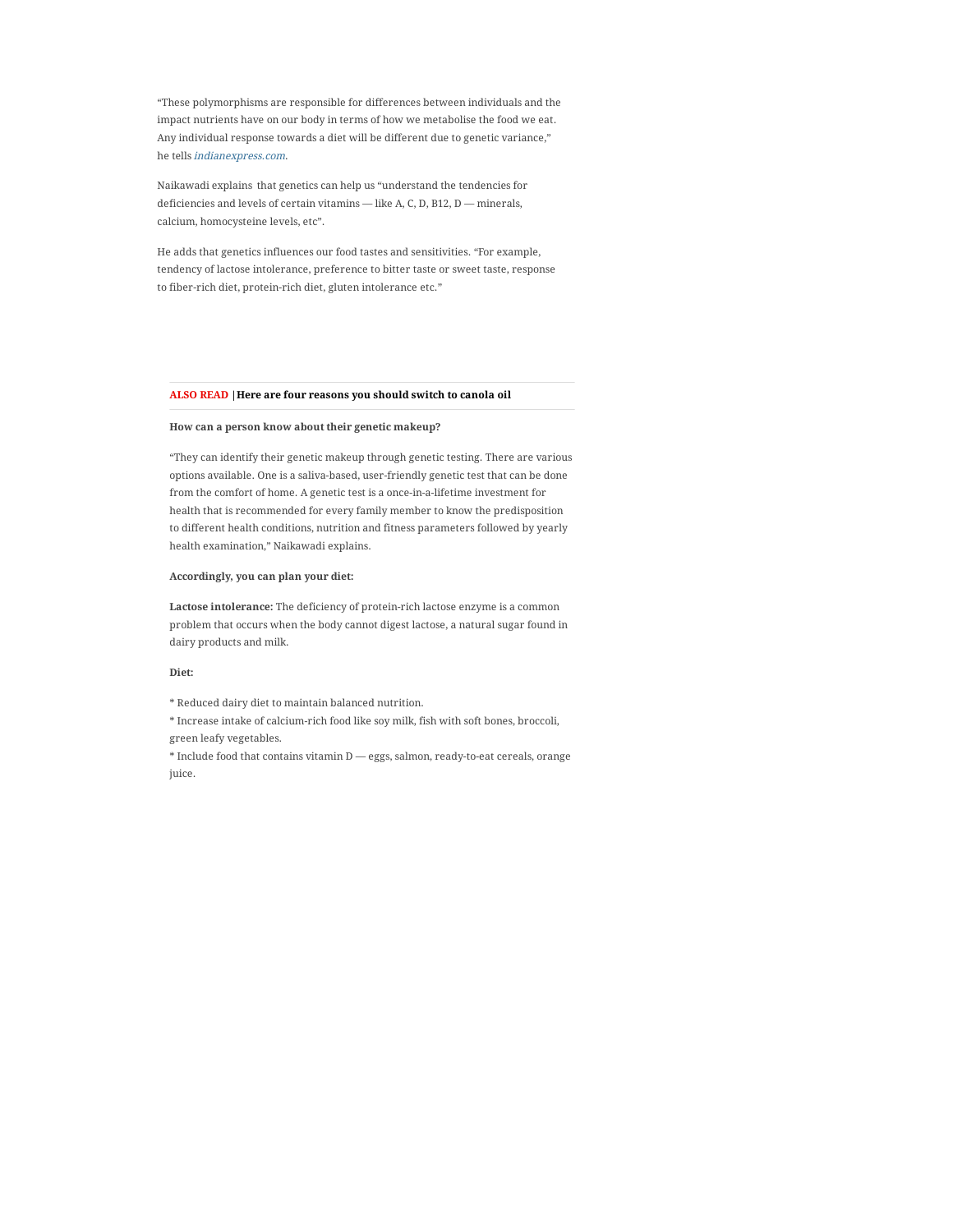Mediterranean diet mainly includes plant-based food, whole grains, fruits and vegetables which have a low impact on the environment. (Photo: Getty/Thinkstock)

**Celiac disease:** It is a disorder in which eating gluten (a storage protein present in wheat, barley and rye) triggers an immune response in the body, causing inflammation and damage to the small intestine. Celiac disease can also affect other body parts like bone, joints, skin, nervous system and the spleen.

### **Diet:**

\* A strict gluten-free diet is the only possible method to avoid complications. \* Eat naturally gluten-free food such as meat, fish, fruits, vegetables, rice and potatoes.

\* Flour made from gluten-free foods such as potatoes, rice, corn, soy, nuts, cassava, amaranth, quinoa, buckwheat, or beans are safe to eat.

**Absorption of vitamin B12:** There can be a possibility of genetic variants which may affect people's ability to digest, absorb or use vitamin B.

## **Diet:**

- \* Include meat, fish, and dairy products.
- \* Eat salmon, leafy vegetables, eggs.

\* Increase legumes such as black beans, chickpeas, green peas, kidney beans, lentils, etc.

\* Consume fortified cereals such as oats, whole wheat, etc.

\* Eat sunflower seeds.

**ALSO READ |Microgreens: From cultivation to nutrition, know all about these wondrous 'superfoods'**

**Constructive response to Mediterranean diet:** Mediterranean diet mainly includes plant-based food, whole grains, fruits and vegetables which have a low impact on the environment.

## **Diet:**

\* Consume low processed food, mainly cereals or fresh or dried fruits and

vegetables.

\* Moderate consumption of meat, fish, and dairy products.

\* Use olive oil as the main condiment.

**For more lifestyle news, follow us: Twitter: lifestyle\_ie | Facebook: IE Lifestyle | Instagram: ie\_lifestyle**